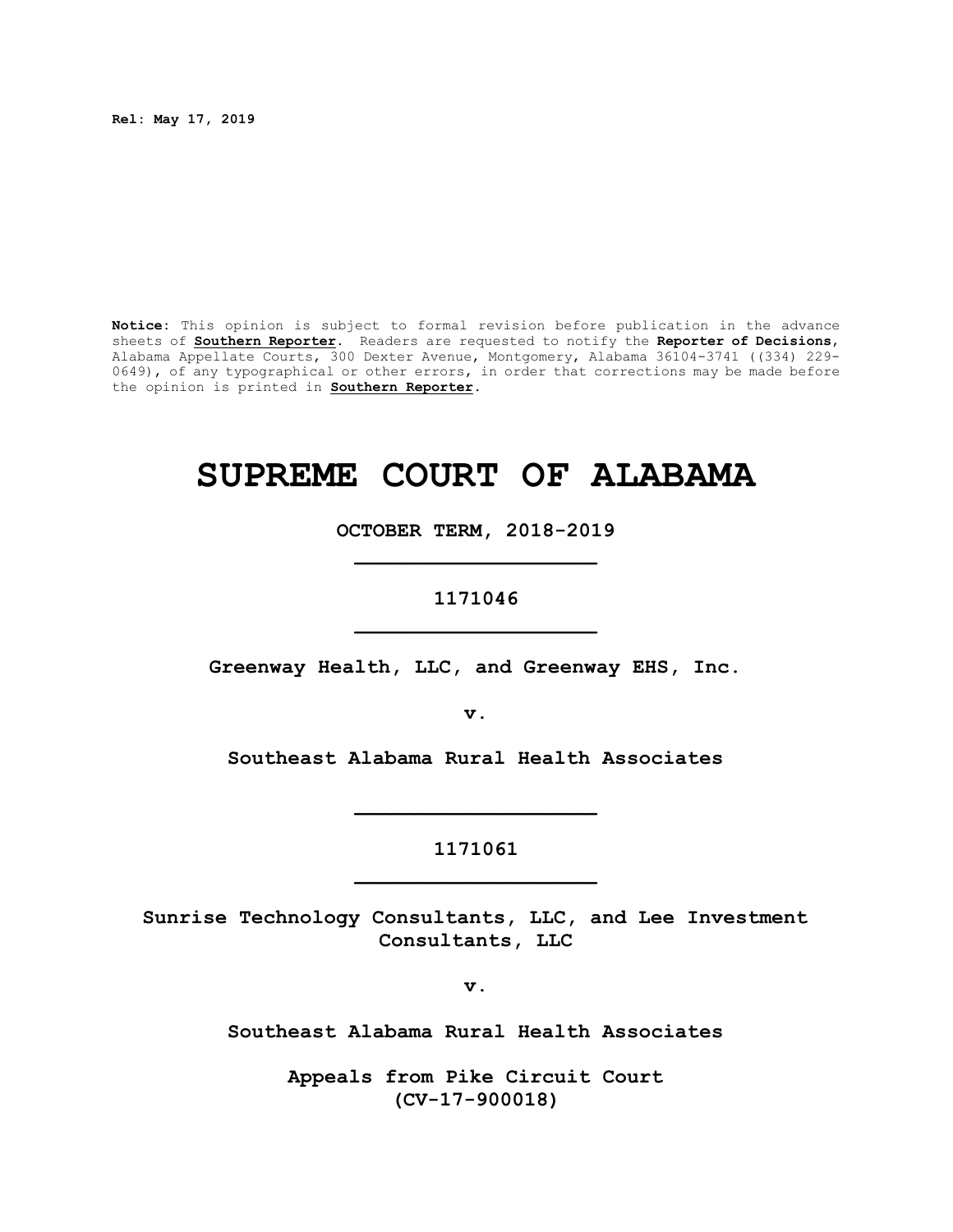BOLIN, Justice.

Greenway Health, LLC, and Greenway EHS, Inc. (formerly EHS, Inc.) (hereinafter referred to collectively as "the Greenway defendants"), and Sunrise Technology Consultants, LLC, and Lee Investment Consultants, LLC (hereinafter referred to collectively as "the Sunrise defendants"), appeal separately from the Pike Circuit Court's order denying their motion to compel the arbitration of certain claims asserted against them by Southeast Alabama Rural Health Associates ("SARHA").

#### Facts and Procedural History

The Greenway defendants specialize in practice-management software for the medical industry. SARHA is a private nonprofit corporation that provides medical services to the residents of rural southeast Alabama. SARHA operates 10 facilities across southeast Alabama and provides medical care to approximately 70,000 patients. SARHA alleged in its complaint that, since 2009, all of its patient records – including contact information, billing information, and treatment records -- had been housed in its medical-records database. SARHA is required by federal law to maintain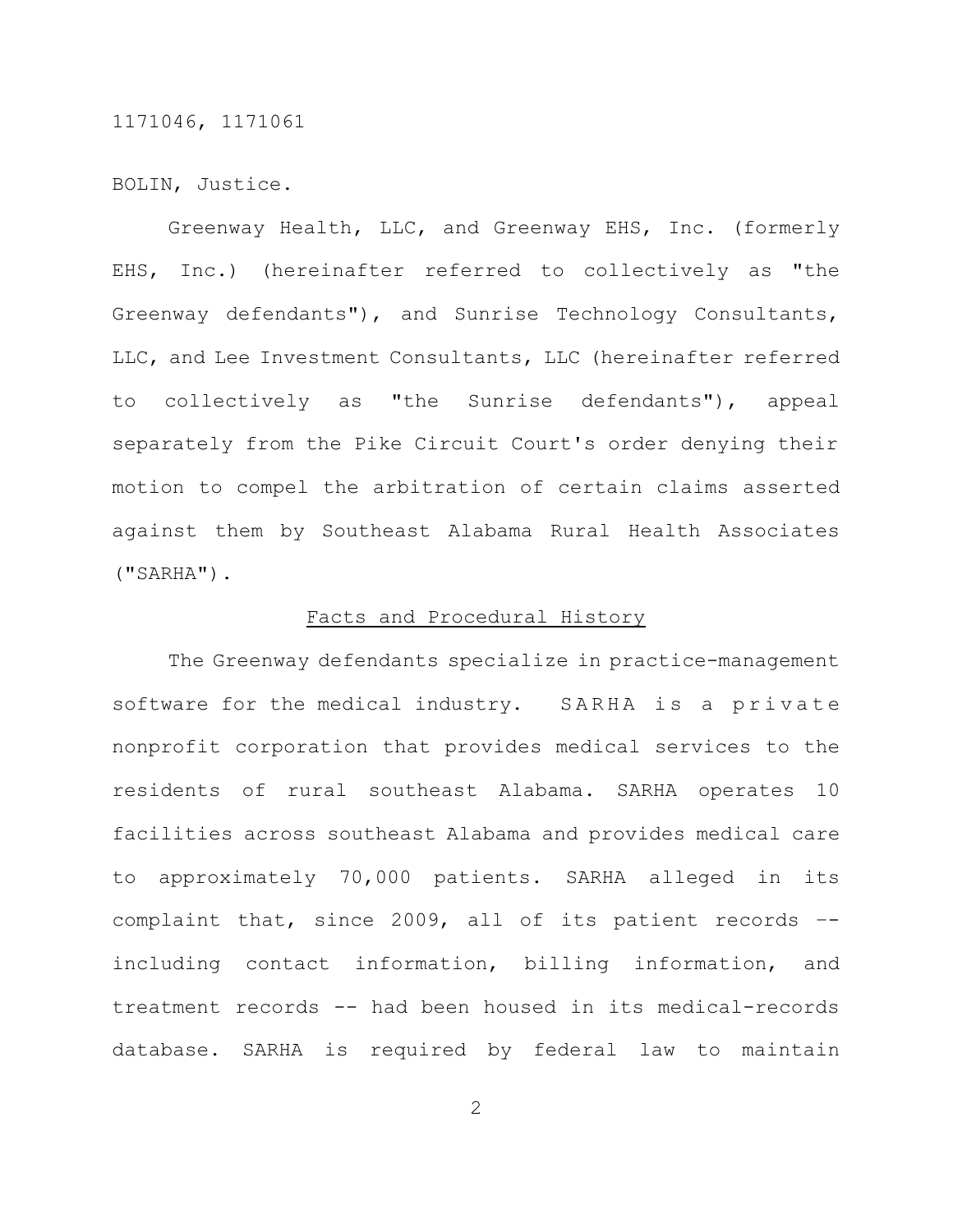electronically medical records for each patient receiving health-care services eligible for reimbursement under a federally funded program. SARHA is further required to provide adequate safeguards against the loss, destruction, or unauthorized use of patient medical records pursuant to Health Insurance Portability and Accountability Act of 1996 ("HIPAA"). Those requirements include a data backup plan with procedures to create and maintain retrievable copies of all electronically protected health information and a disasterrecovery plan to restore any loss of data that may occur.

# 1. SARHA's Relationship with the Greenway Defendants

On March 18, 2008, SARHA entered into a master license agreement with EHS, Inc., an Alabama corporation, in which SARHA obtained a nonexclusive and nontransferable right to install and use electronic medical-records software for the management of SARHA's patient records ("the license agreement"). The license agreement expressly states that it "sets forth the terms and conditions under which the parties agree that [SARHA] may ... obtain licenses to use EHS['s] proprietary software" (EHS's proprietary software is hereinafter referred to as "the software"). Section 1 of the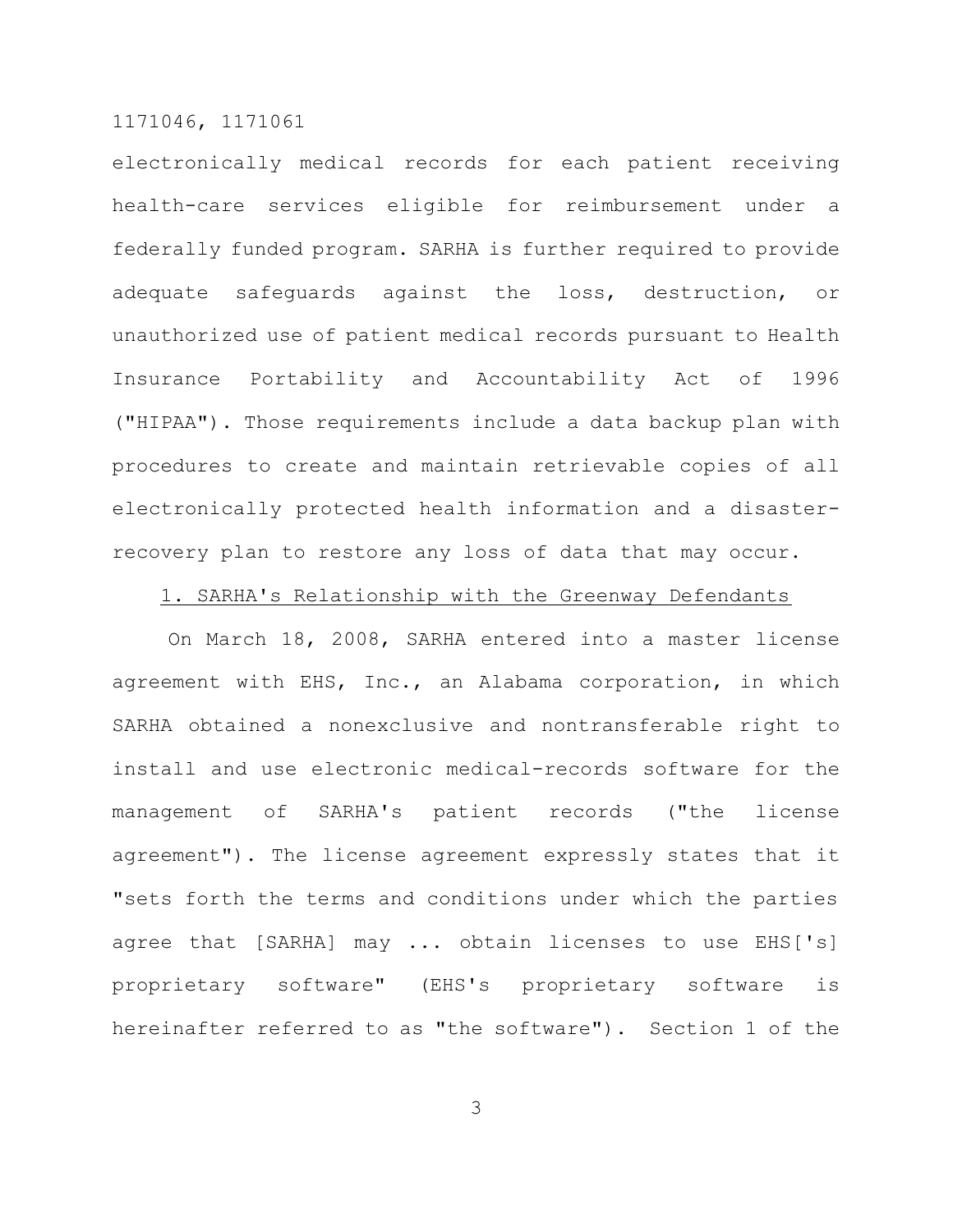license agreement, entitled "License Grant and Right of Use," provides that EHS grants SARHA a nonexclusive and nontransferable license to install the software. Section 1 also prohibits SARHA from applying any procedure or process to the software to ascertain any source code or any trade-secret information or process contained in the software.

Section 3 of the license agreement, entitled "Maintenance, Support and Other Services," provides that EHS shall provide SARHA with certain maintenance and support services relating to the software, including updates to the software, Web-based support consisting of information on the current software, telephone support in the form of advice and counsel regarding SARHA's use of the software, and training and consulting services for SARHA's employees relating to the use and operation of the software.

Section 9(a) of the license agreement contains the following arbitration agreement:

"Arbitration. Except for actions to protect Proprietary Rights and to enforce an arbitrator's decision hereunder, all disputes, controversies, or claims arising out of or relating to this Agreement or a breach thereof shall be submitted to and finally resolved by arbitration under the rules of the American Arbitration Association ('AAA') then in effect. There shall be one arbitrator, and such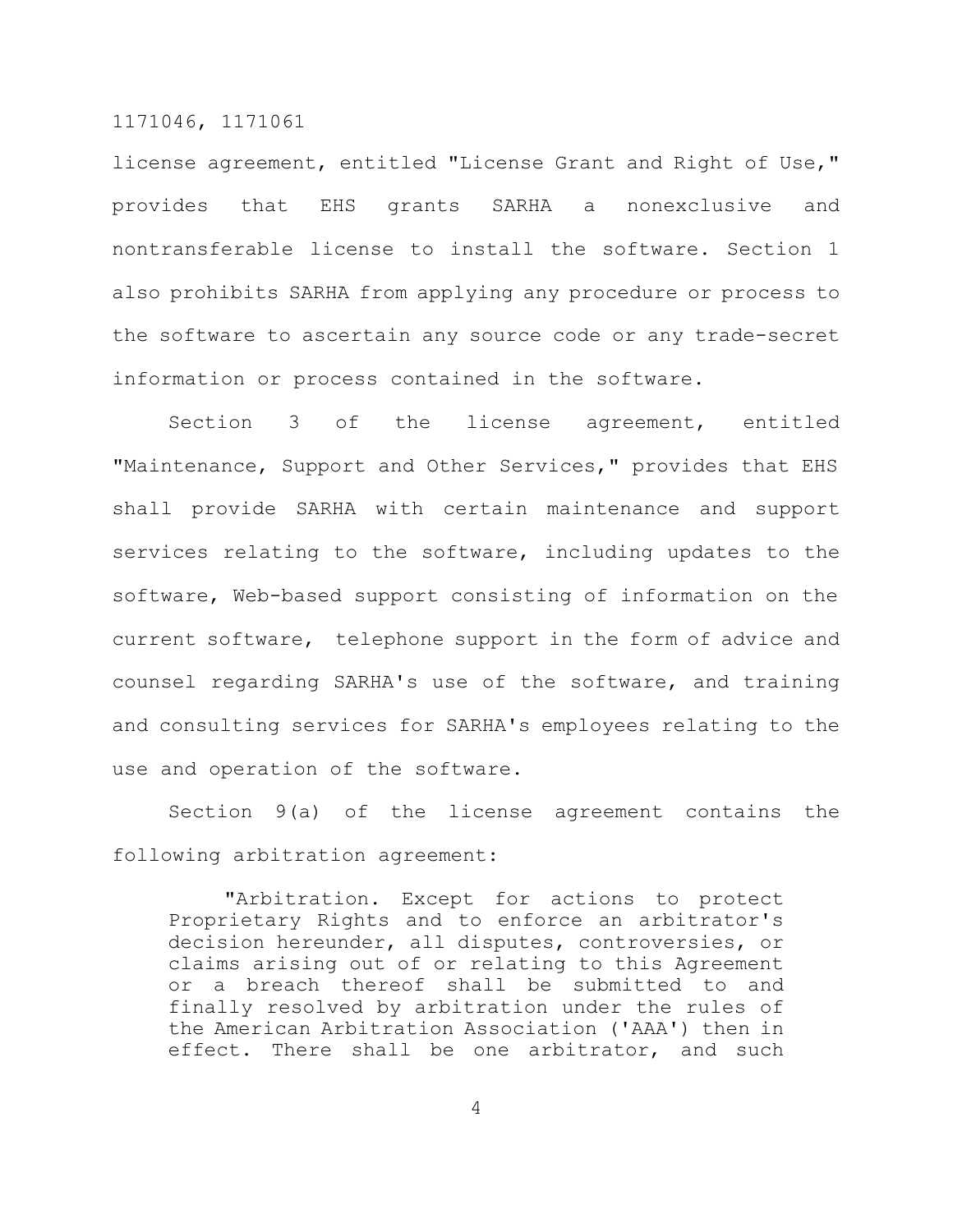arbitrator shall be chosen by mutual agreement of the parties in accordance with AAA rules. The arbitration shall take place in Birmingham, Alabama, if proceedings are initiated by Licensee, and in Licensee's choice of venue, if initiated by EHS. The arbitrator shall apply the laws of the State of Alabama to all issues in dispute. The findings of the arbitrator shall be final and binding on the parties, and may be entered in any court of competent jurisdiction for enforcement. Legal fees shall be awarded to the party prevailing in the arbitration."

On July 25, 2013, EHS was acquired by Greenway Health and became a wholly owned subsidiary of Greenway Health. Subsequently, EHS was renamed Greenway EHS, Inc.

Both SARHA and the Greenway defendants have certain obligations under the United States Department of Health and Human Services ("HHS") privacy and security rules set forth at 45 C.F.R. parts 160 and 164, implementing HIPAA. Those privacy and security rules require health-care providers to "ensure the confidentiality, integrity, and availability of all electronic protected health information the covered entity or business associate creates, receives, maintains, or transmits" and to "protect against any reasonably anticipated threats or hazards to the security or integrity of such information." 45 C.F.R. § 164.306(a)(1) and (2). In an effort to meet their HIPAA obligations, SARHA and the Greenway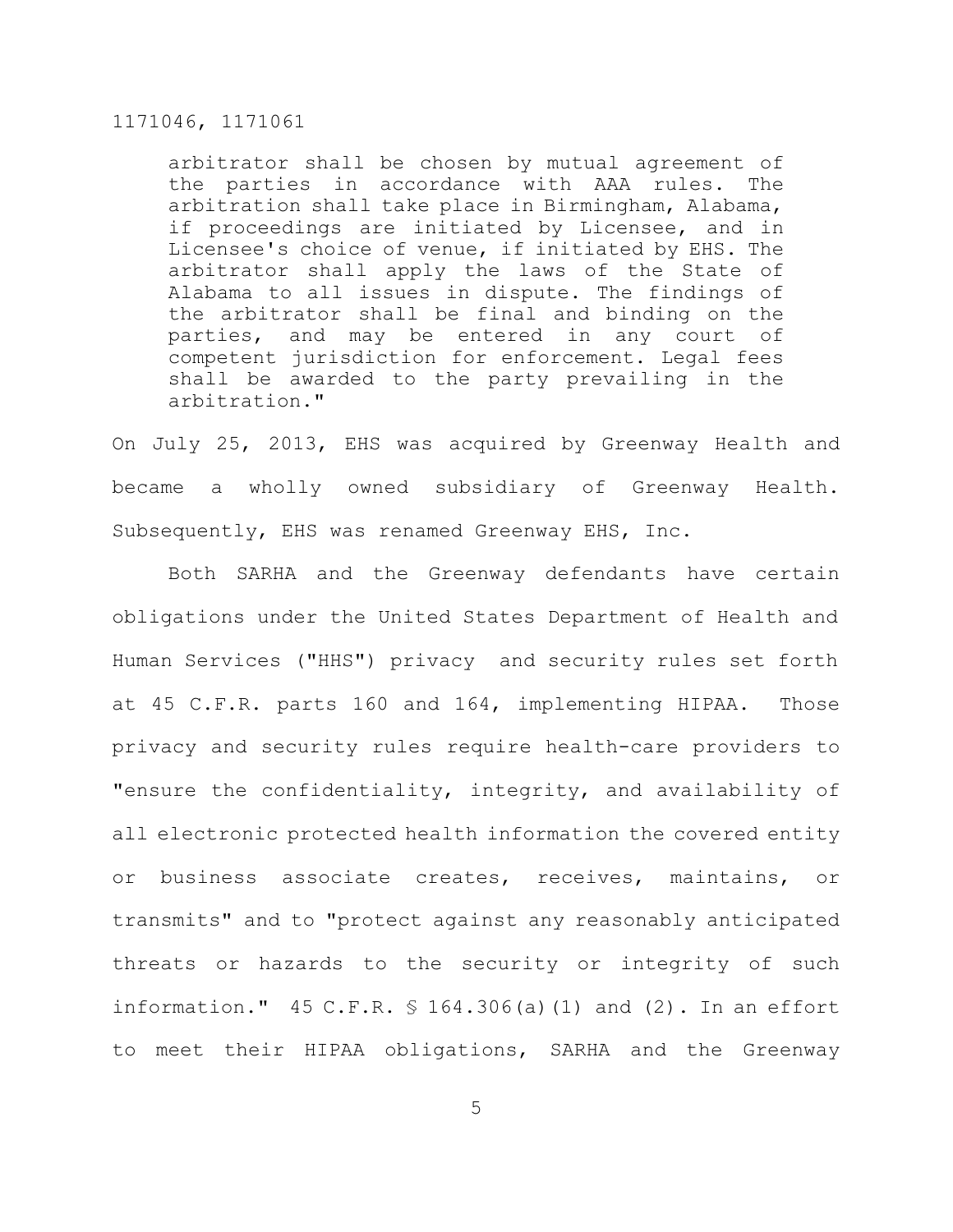defendants, in 2014, entered into a business associate agreement ("BAA") for the express purpose of setting forth the "terms and conditions pursuant to which Protected Health Information<sup>[1]</sup> that is received from, or received, maintained, created, or transmitted on behalf of, [SARHA] by [the Greenway defendants] will be handled between themselves and third parties."

Section 3.1 of the BAA sets forth the Greenway defendants' responsibilities regarding the protected health information. Section 3.1(a) requires the Greenway defendants, when providing services to SARHA, to "comply with the requirements of the Privacy rule that apply to [SARHA] in the performance of those obligations." Section 3.1(b) of the BAA requires the Greenway defendants to "implement and use appropriate administrative, physical, and technical safeguards and ... comply with applicable Security Rule requirements with

<sup>&</sup>lt;sup>1</sup>The BAA adopts the definition of "protected health information" promulgated under 45 C.F.R. § 160.103, which includes "individually identifiable health information" maintained electronically and "is limited to the Protected Health Information received from, or received or created on behalf of [SARHA] by [the Greenway defendants] pursuant to performance of the Services" provided for in the BAA. Protected health information includes both medical and billing records. See 45 C.F.R. § 164.501.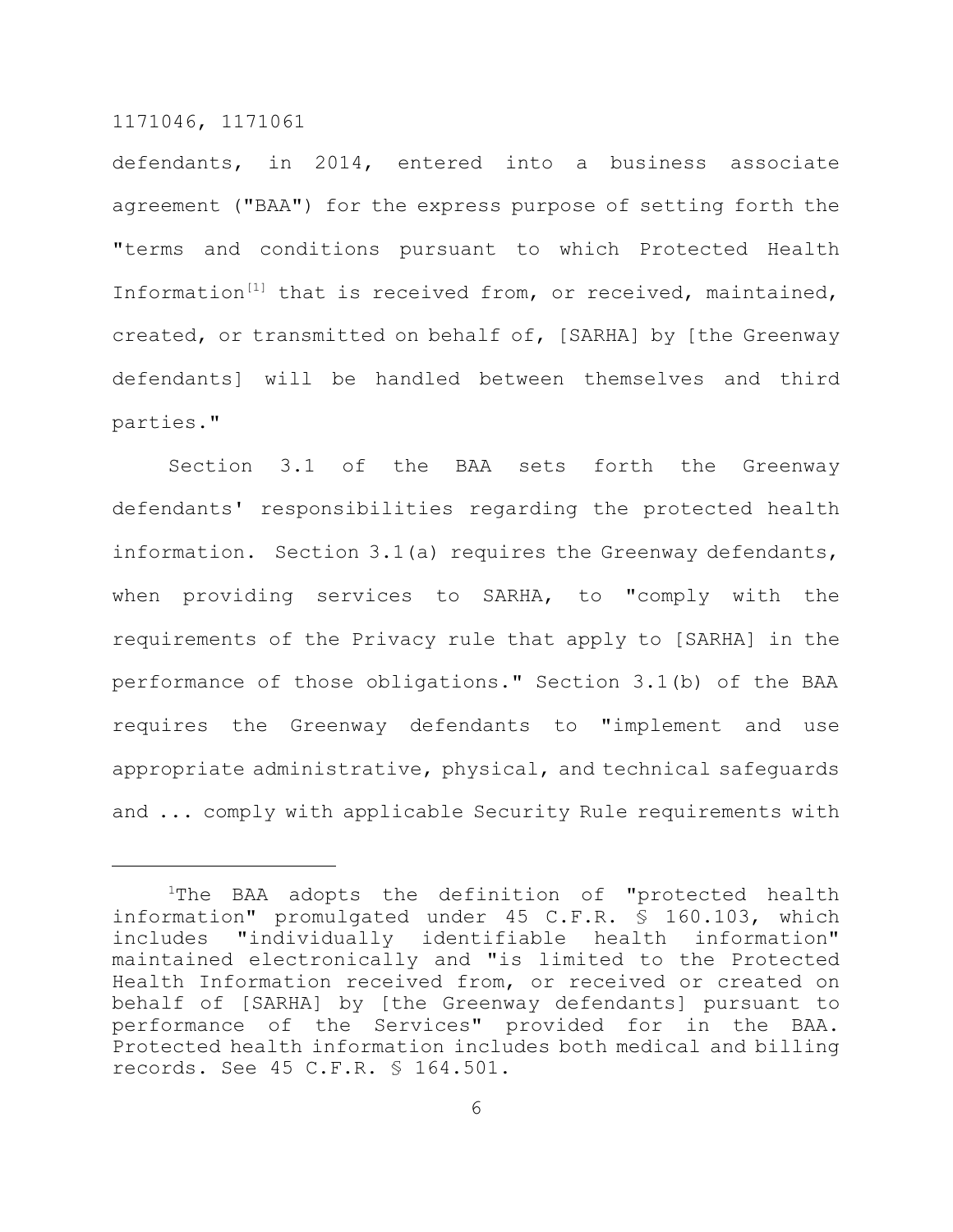respect to Electronic Protected Health Information to prevent use or disclosure of Protected Health Information other than as provided for by this Agreement." Section 3.1(c) requires the Greenway defendants to notify SARHA of (1) any use and/or disclosure of protected health information not permitted by the BAA or (2) any security incident the Greenwood defendants become aware of. Section 3.1(d) requires the Greenwood defendants to notify SARHA, without unreasonable delay, of any breach of protected health information. Section 3.1(h) of the BAA requires the Greenway defendants to, "within fifteen (15) days of receiving a written request from [SARHA], make available (in accordance with the requirements of 45 C.F.R. § 164.524) Protected Health Information necessary for [SARHA] to respond to individuals' requests for access to Protected Health Information about them."

Section 3.2 sets forth the Greenway defendants' responsibilities with respect to privacy of and safeguards for financial data and requires the Greenway defendants to, among other things, implement proper administrative, technical, and physical safeguards designed to ensure the security and confidentiality of the protected health information.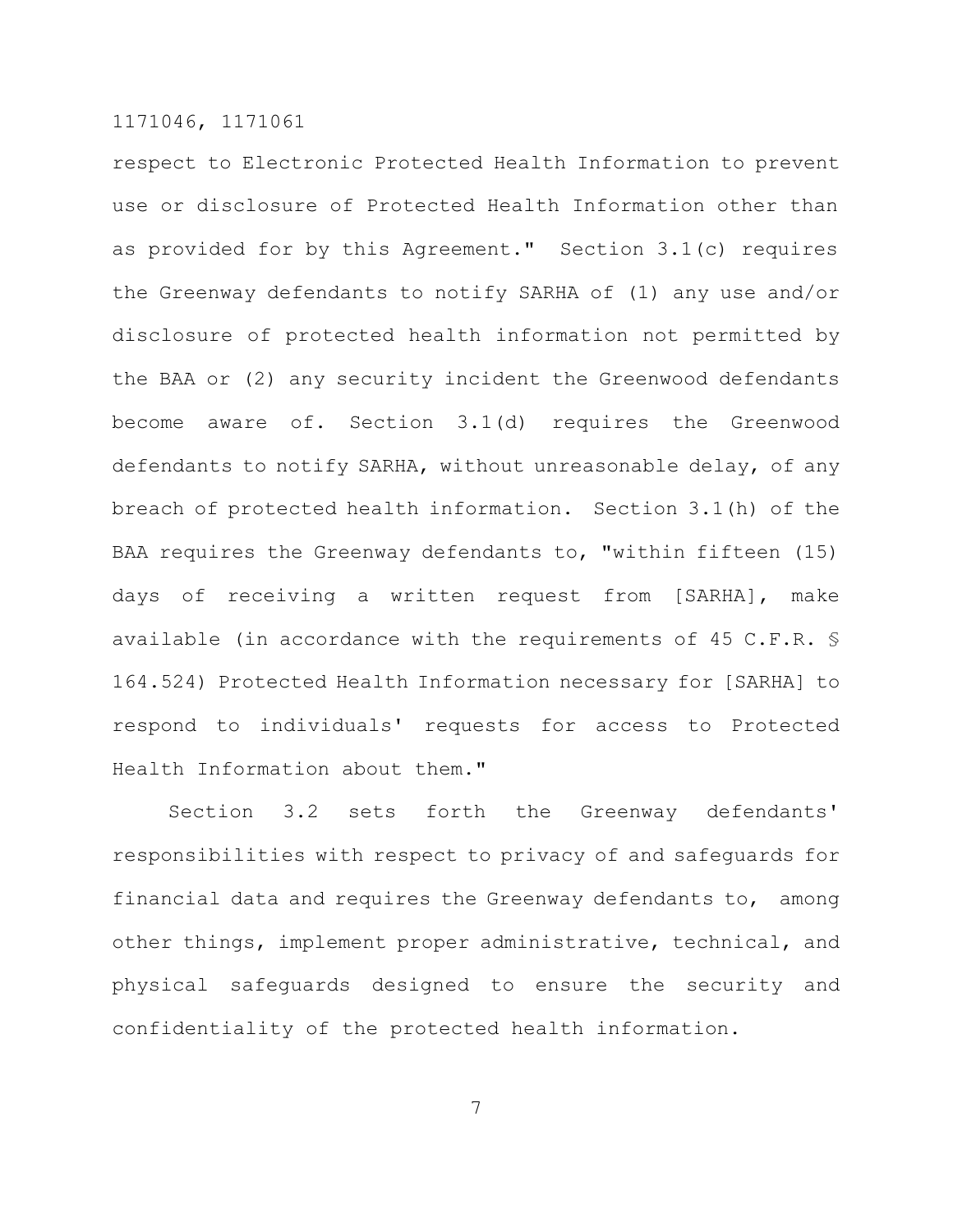The BAA also addresses dispute resolution. Section 5.8 of the BAA provides that, "[i]f any controversy, dispute or claim arises between the Parties with respect to this Agreement, the Parties shall make good faith efforts to resolve such matters informally." Finally, section 5.1 of the BAA provides:

"Entire Agreement. This Agreement, and all attachments, schedules and exhibits hereto, constitutes the entire agreement and understanding between the Parties with respect to the subject matter hereof and supersedes any prior or contemporaneous written or oral memoranda, negotiations, arrangements, contracts, or understandings of any nature or kind between the Parties with respect to the subject matter hereof."

#### 2. SARHA's Relationship with the Sunrise Defendants

The Sunrise defendants specialize in providing technical computer-hardware installation, service, and maintenance. In August 2008, SARHA entered into a service agreement with the Sunrise defendants for the installation and maintenance of the computer servers and hardware necessary to "run" the software. In October 2010, SARHA and the Sunrise defendants entered into a second service agreement whereby the parties agreed that Sunrise Technology would continue to provide services to SARHA consisting of support and maintenance of SARHA's information-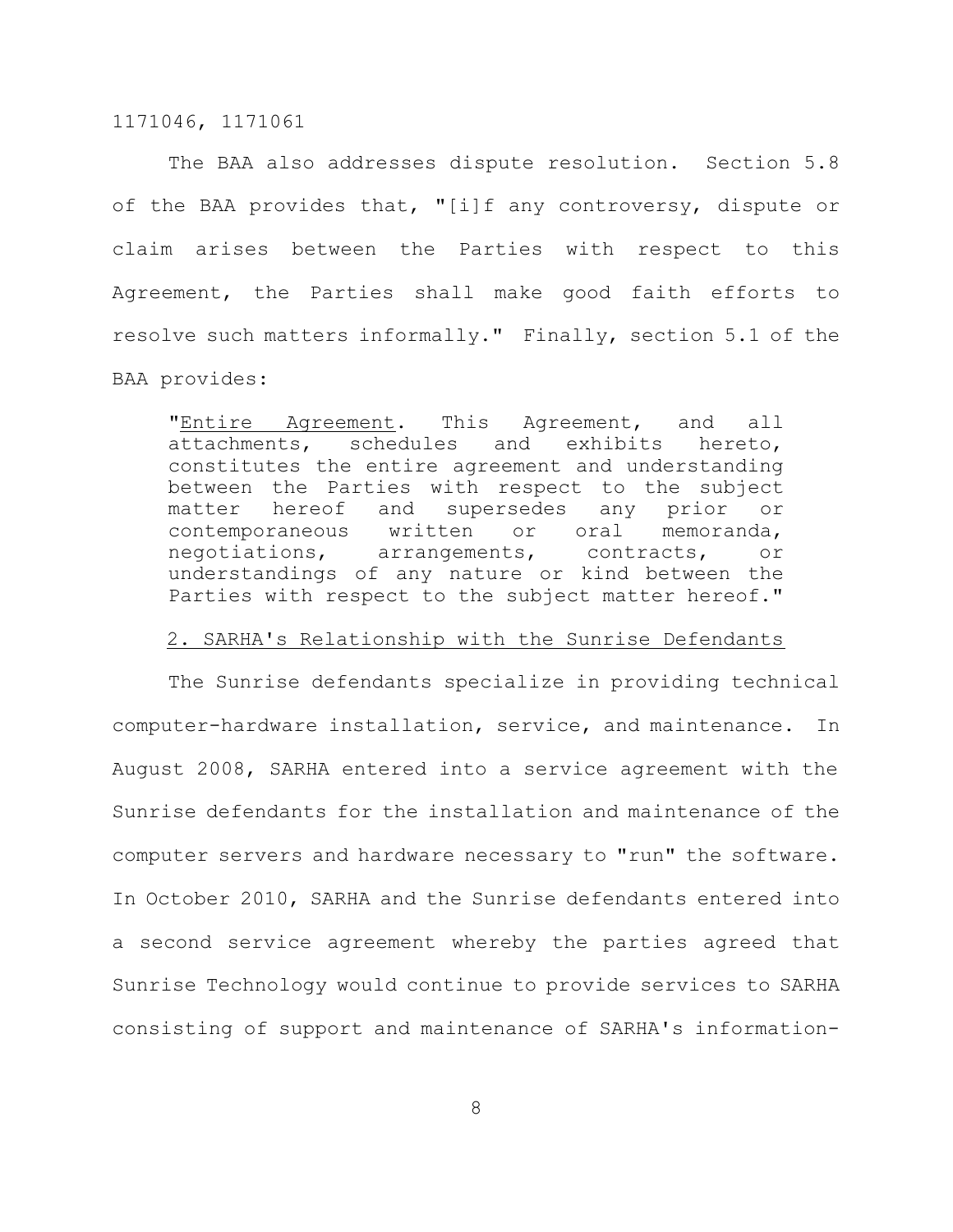technology infrastructure, servers, and personal-computer workstations. In January 2014, SARHA and the Sunrise defendants entered into a BAA in which the Sunrise defendants agreed to, among other things, "implement Administrative, Physical, and Technical Safeguards that reasonably and appropriately protect the confidentiality, integrity and availability of the Electronic Protected Health Information." Neither the service agreements nor the BAA entered into between SARHA and the Sunrise defendants contained an arbitration provision.

Although the BAA did not contain an arbitration provision, it did contain a jurisdiction provision, which provides:

"This agreement shall be deemed executed in the State of Alabama, U.S.A., and is to be governed and construed by Alabama law, without regard to its choice of law provisions. The parties agree that jurisdiction and venue for any action to enforce this Agreement are properly in the applicable federal or state courts encompassing Barbour, Coffee, Crenshaw, Dale, Geneva, Henry, Houston and Pike Counties, Alabama."

## 3. SARHA's Claims

SARHA states that, after the BAAs were executed, the Greenway defendants and the Sunrise defendants were directly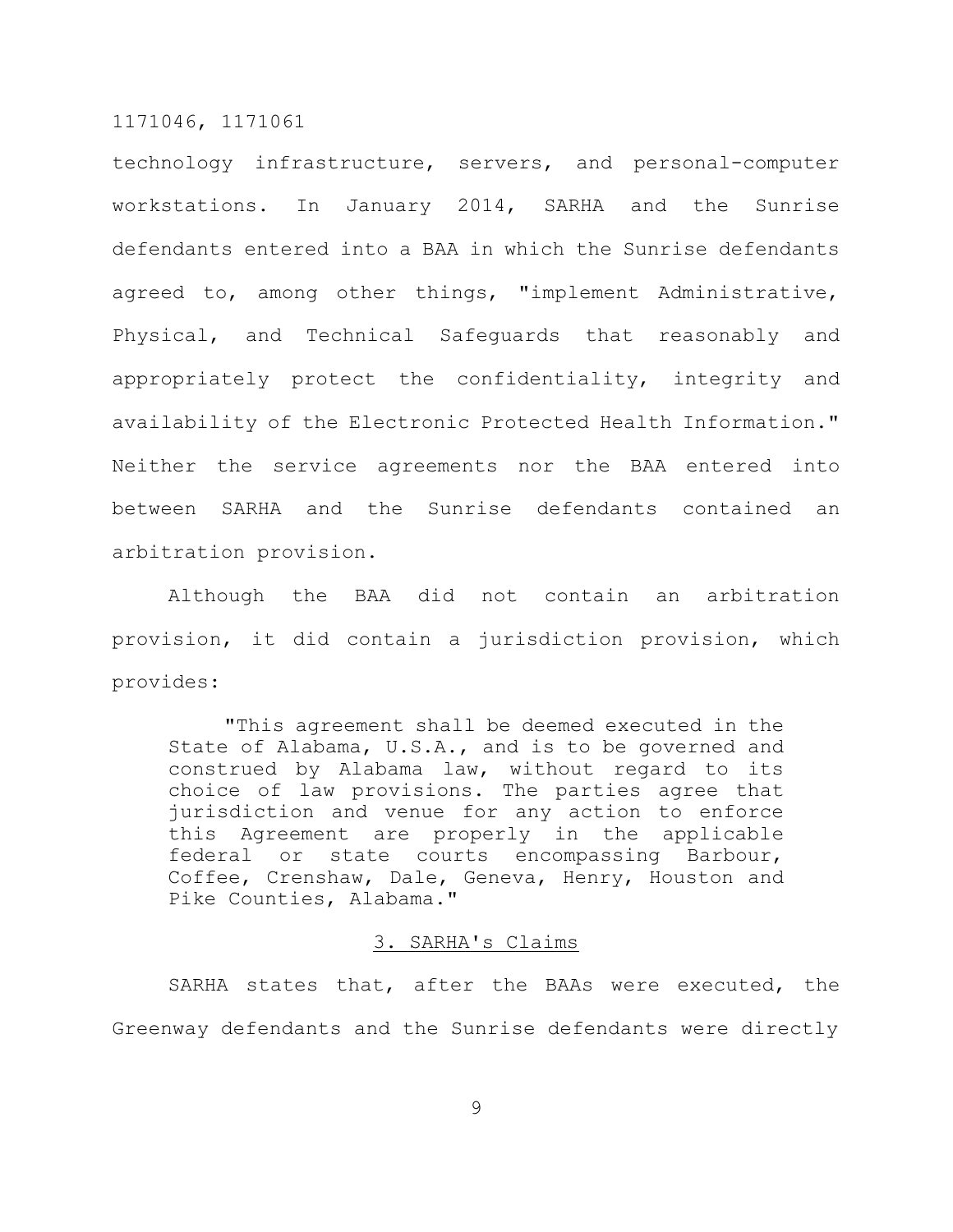involved in monitoring, maintaining, and supporting SARHA's computer servers and database. However, between May 2016 and August 2016, SARHA's primary and secondary hard-disc drives in the servers containing protected health information for SARHA's patients failed. SARHA was unable to access any of its patients' medical information, including scheduling information, medical-record histories, and patient billing information. SARHA asserts that it requested that the Greenway defendants and the Sunrise defendants restore the medical information and that the Greenway defendants and the Sunrise defendants have been unable to do so. SARHA states that the Greenway defendants and the Sunrise defendants have disclosed that they do not have a viable backup of the database that would allow the database be restored and the medical information recovered.

On January 25, 2017, SARHA sued the Greenway defendants and the Sunrise defendants (hereinafter referred to collectively as "the defendants") asserting, in part:

## "Count One - Fraudulent Misrepresentation

"....

"Defendants represented to SARHA that the software, hardware, and services designed, provided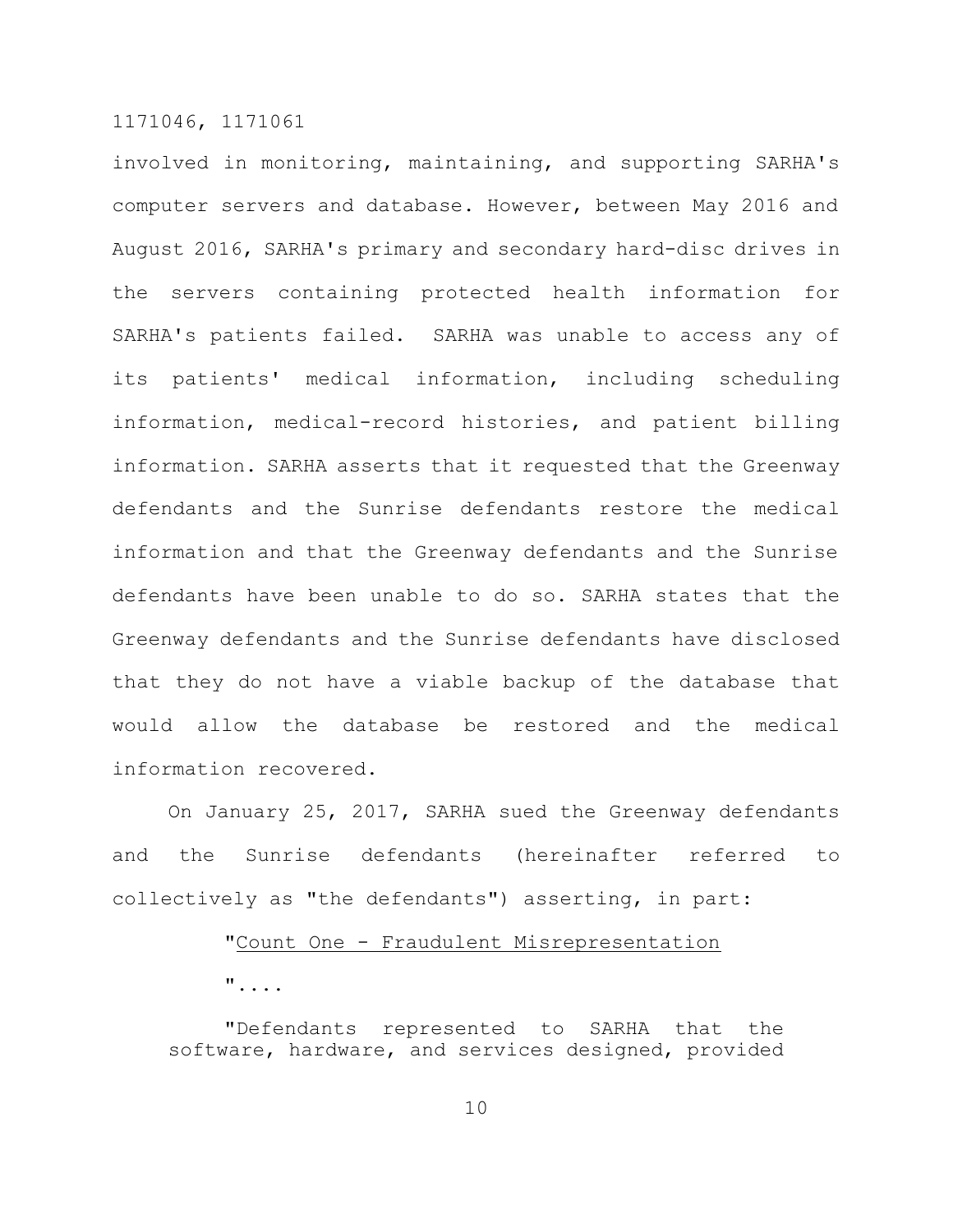monitored, and maintained by them would properly store, protect and preserve SARHA's data, including its electronically stored patient medical records. Defendants further represented that the system contained redundancies and back-ups of the database that prevent a loss of electronically stored data as a result of an event such as a server crash.

"Those representations were false. Contrary to these representations, the server crashed and there is no viable backup of the information such that SARHA now has no access to any of its electronically stored information, including its patients' medical records for the last 6 years.

"....

# "Count Two - Fraudulent Suppression

"Defendants owed a duty to SARHA to disclose information relating to problems with and necessary practices for the performance, storage, protection and back-up of SARHA's electronically stored information.

"Defendants suppressed material facts from SARHA, including the Defendants' knowledge that the server was not operating properly, that electronic information was not properly backed-up, that the back-ups were not taken offsite on routine basis, and that there were issues with hardware and software backup that were known in the months leading up to catastrophic failure that were never addressed or resolved.

"....

"Count Three - Negligence and Wantonness

"....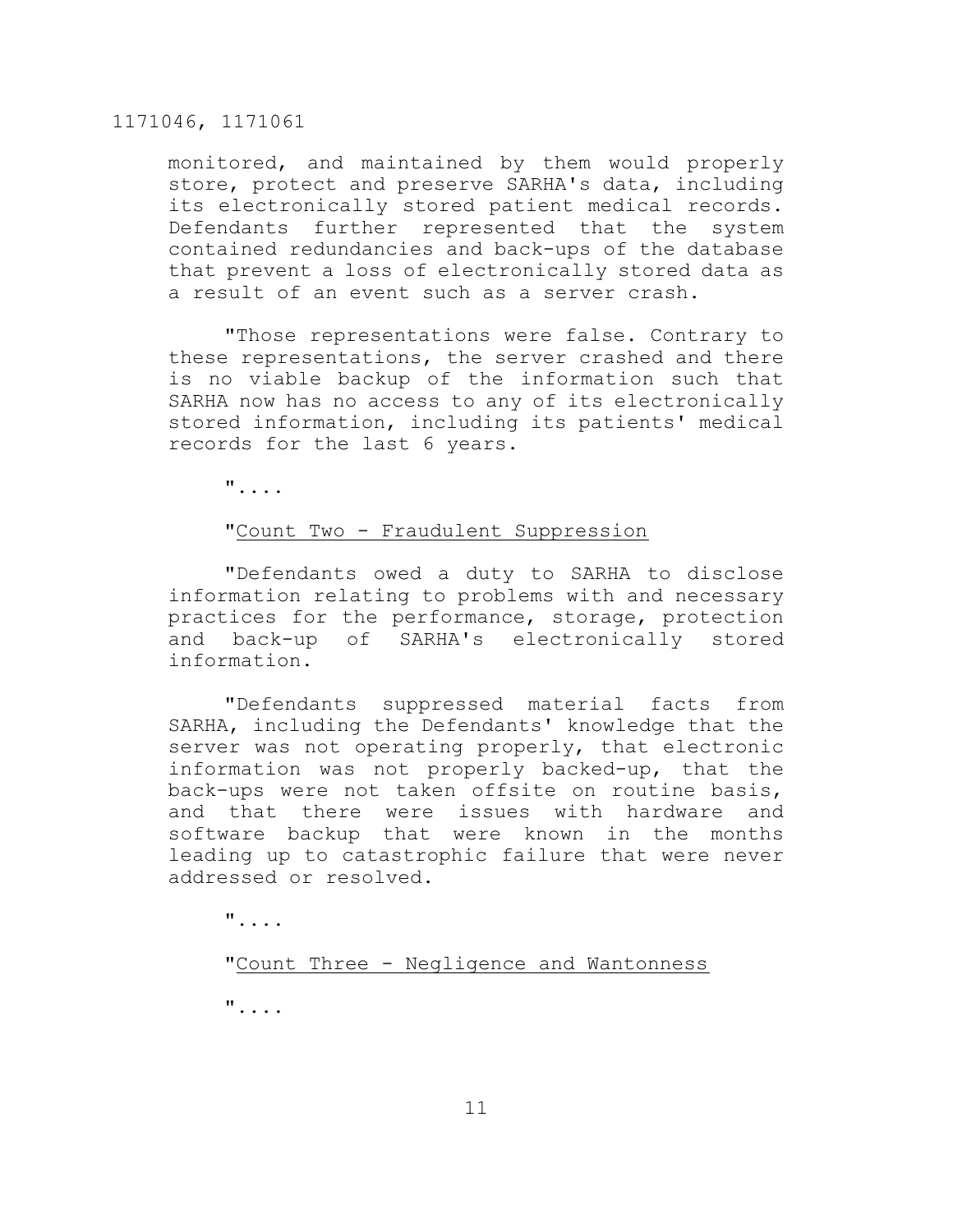"Defendants owed a duty of reasonable care to SARHA.

"Through the actions and inaction described herein, including the failure to properly design, monitor, service and maintain SARHA's server and database, the failure to properly preserve and protect backups of the database, and the failure to inform SARHA of these issues prior to the server crash, Defendants breached their duties owed to SARHA.

"....

#### "Count Four - Breach of Contract

"....

"Defendants owed contractual obligations to SARHA to properly protect and preserve the electronically stored medical record information.

"Through the actions and inaction described herein, Defendants caused or allowed the electronically stored medical records to be permanently irretrievable, which is a breach of their contractual obligations.

"....

# "Count Five - Declaratory Judgment

"Defendants owed to SARHA an obligation to maintain, protect and preserve the electronically stored medical records belonging to SARHA's patients and stored on SARHA's server. These duties were imposed upon Defendants by contract and operation of law.

"Defendants have failed to honor their legal and contractual obligations. As a result, SARHA is now exposed to potential liability to its patients,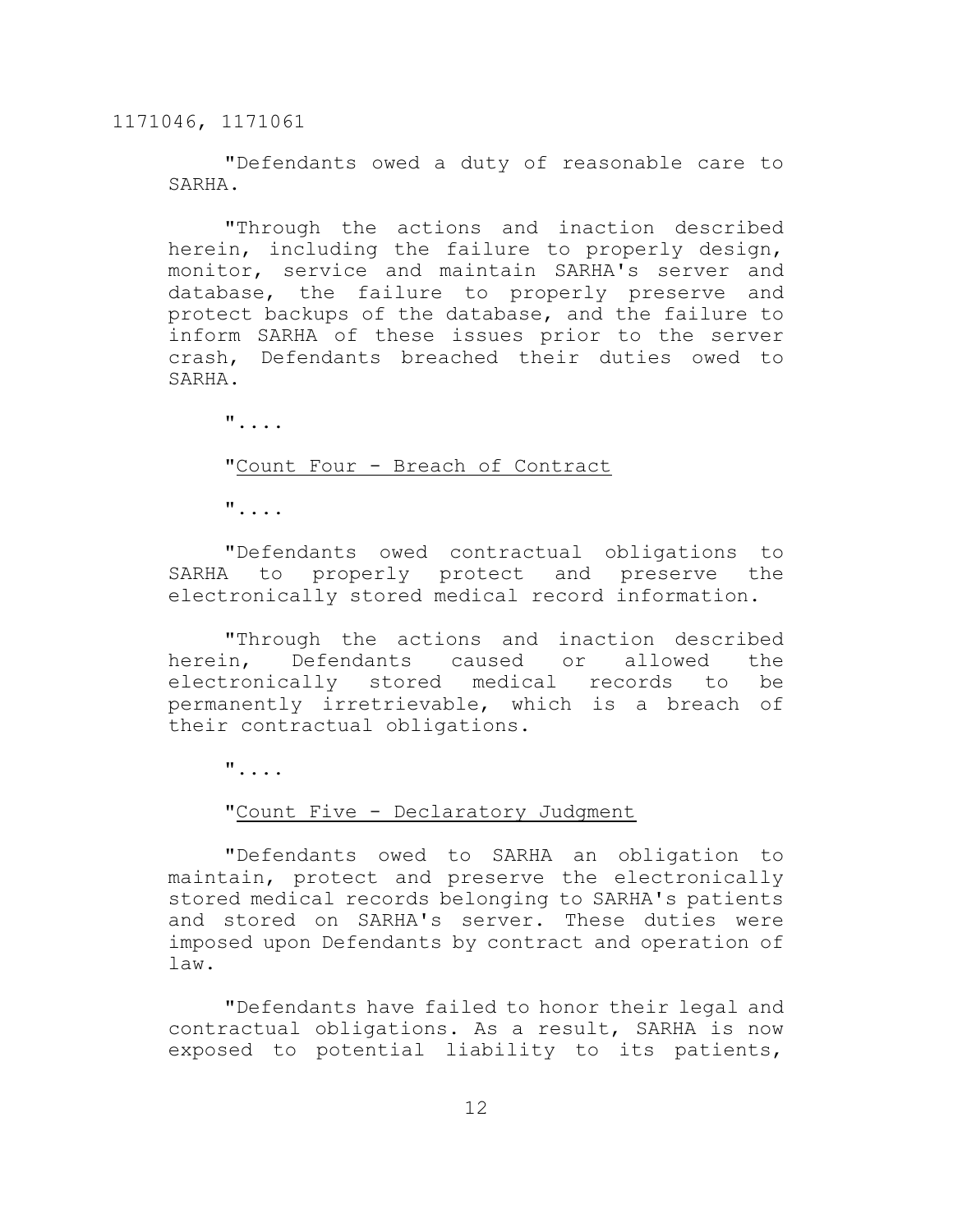regulatory bodies and third parties based upon Defendants' actions or inactions on its behalf.

"As a result of the Defendants' actions or inactions, SARHA is entitled to contractual and/or common law indemnification for any damages that it may incur as a result of claims and regulatory actions against it, including fines, sanctions, damages, attorney's fees, interest and costs."

On March 3, 2017, the Greenway defendants moved the trial court to stay the proceedings and to compel arbitration pursuant to the arbitration provision contained in the license agreement, arguing that all of SARHA's claims "arise out of or relate to" the license agreement. On March 7, 2017, the Sunrise defendants joined the Greenway defendants' motion to stay and to compel arbitration arguing that, although the BAA the Sunrise defendants entered into with SARHA did not contain an arbitration provision, "because [SARHA's] claims against the Greenway defendants and the Sunrise defendants, as a matter of law, are 'intertwining' and the claims against the Greenway defendants must be arbitrated, SARHA is estopped from contesting the Sunrise defendants' standing to compel arbitration."

On May 16, 2017, SARHA filed a motion in opposition to the motion to compel arbitration, arguing that its claims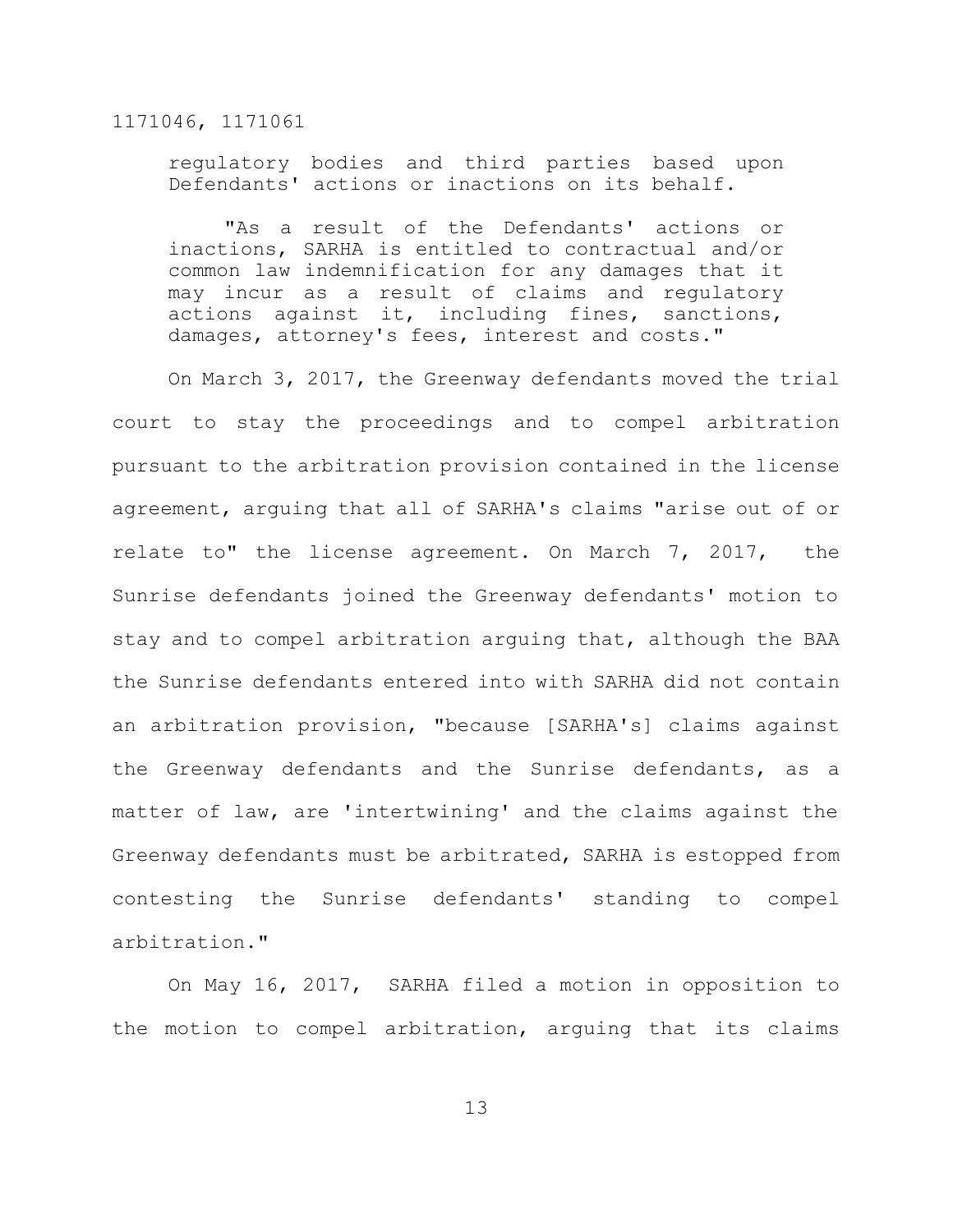against the Greenway defendants arise from the BAA, which does not contain an arbitration provision and which, by its express terms, supersedes the license agreement, upon which the Greenway defendants rely. Also on May 16, 2017, SARHA filed a motion in opposition to the Sunrise defendants' motion to join the Greenway defendants' motion to compel arbitration, again arguing that SARHA's claims against the Greenway defendants arise from the BAA, which does not contain an arbitration provision and which supersedes the license agreement, upon which the Greenway defendants rely. SARHA further argued that the claims asserted against the Sunrise defendants are not the type claims that require arbitration by estoppel and that the Sunrise defendants entered into their own contract with SARHA, which did not contain an arbitration provision.

On July 7, 2018, the trial court entered an order denying the Greenway defendants' and the Sunrise defendants' motion to stay the proceedings and to compel arbitration. This appeal followed.

# Standard of Review

"Our standard of review of a ruling denying a motion to compel arbitration is well settled: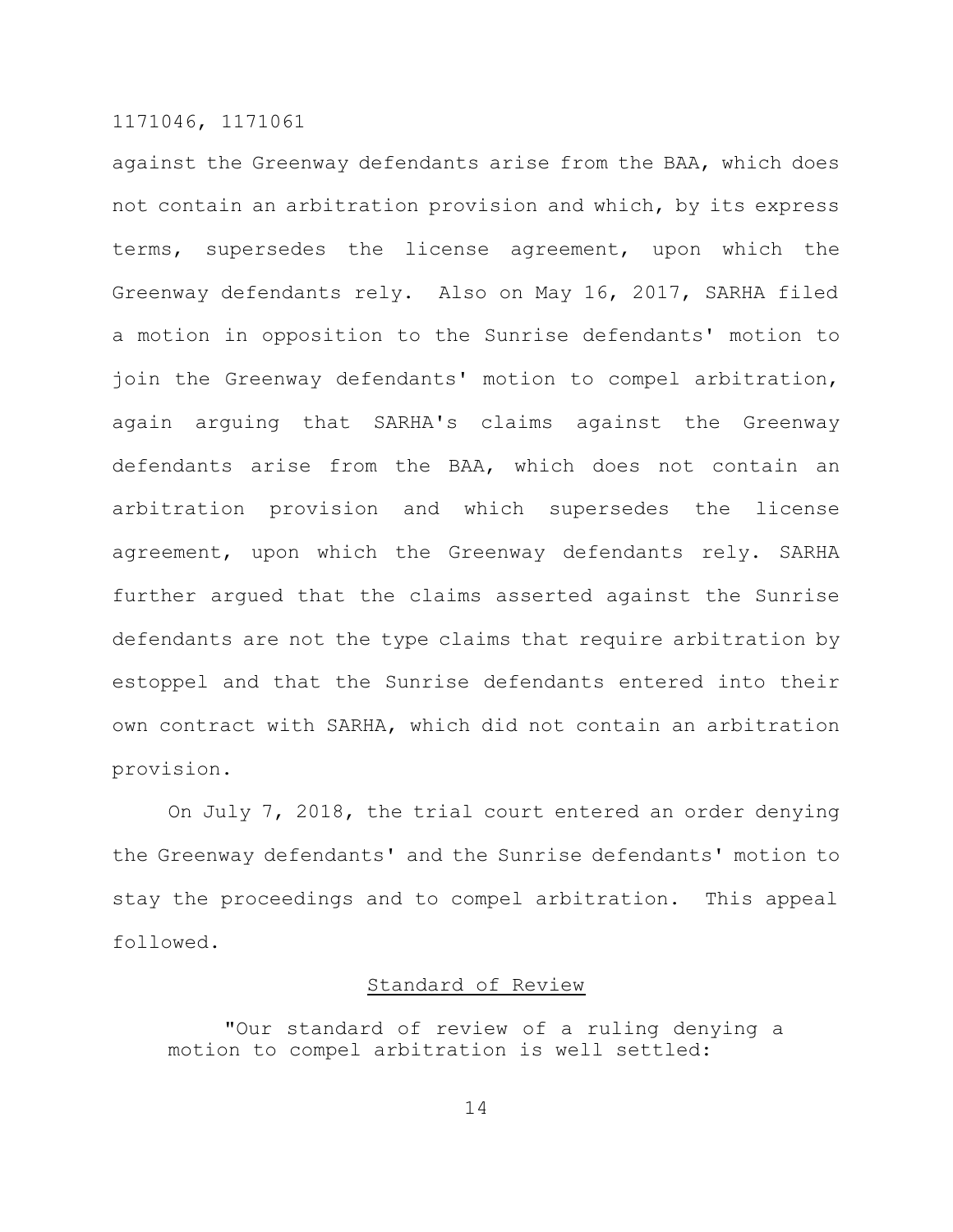"'"This Court reviews de novo the denial of a motion to compel arbitration. Parkway Dodge, Inc. v. Yarbrough, 779 So. 2d 1205 (Ala. 2000). A motion to compel arbitration is analogous to a motion for a summary judgment. TranSouth Fin. Corp. v. Bell, 739 So. 2d 1110, 1114 (Ala. 1999). The party seeking to compel arbitration has the burden of proving the existence of a contract calling for arbitration and proving that the contract evidences a transaction affecting interstate commerce. Id. '[A]fter a motion to compel arbitration has been made and supported, the burden is on the non-movant to present evidence that the supposed arbitration agreement is not valid or does not apply to the dispute in question.' Jim Burke Automotive, Inc. v. Beavers, 674 So. 2d 1260, 1265 n. 1 (Ala. 1995) (opinion on application for rehearing)."'

"Elizabeth Homes, L.L.C. v. Gantt, 882 So. 2d 313, 315 (Ala. 2003) (quoting Fleetwood Enters., Inc. v. Bruno, 784 So. 2d 277, 280 (Ala. 2000))."

SSC Montgomery Cedar Crest Operating Co. v. Bolding, 130 So. 3d 1194, 1196 (Ala. 2013).

# Discussion

#### The Greenway Defendants (case no. 1171046)

The Greenway defendants argue on appeal that the trial court erred in denying their motion to compel arbitration because, they say, they met their initial burden of proving the existence of a contract calling for arbitration of SARHA's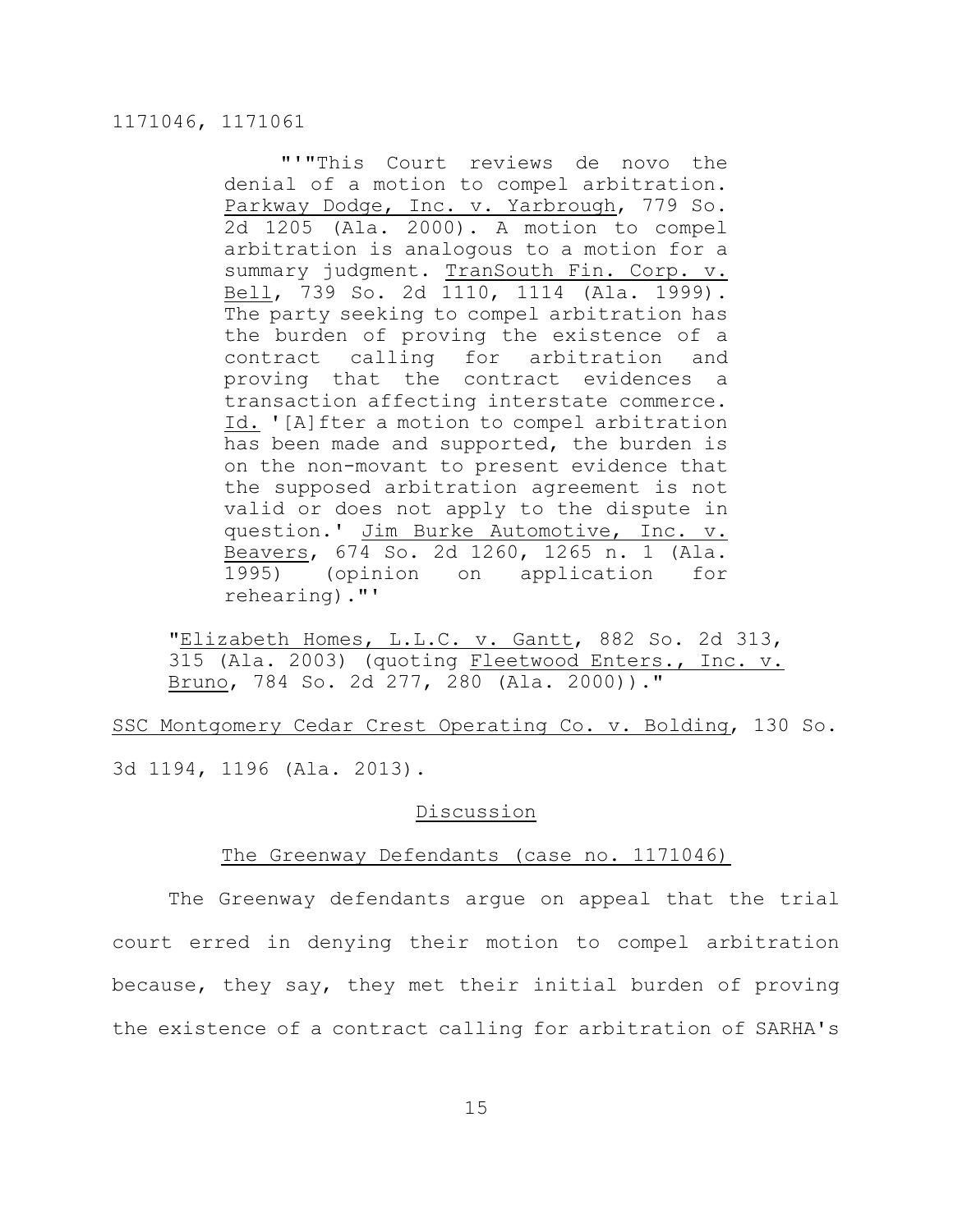claims and that that contract affects interstate commerce. The Greenway defendants supported their motion to compel arbitration with the license agreement, which was executed in 2008. The Greenway defendants argue that all of SARHA's claims arise from the license agreement and that the arbitration provision contained in the license agreement is applicable to all of SARHA's claims.

SARHA responds by arguing that it cannot be compelled to arbitrate the claims asserted against the Greenway defendants because, it says, the BAA entered into between SARHA and the Greenway defendants in 2014 -- which did not contain an arbitration provision –- is the applicable contract between them because, SARHA alleges, it expressly supersedes the license agreement. Thus, SARHA contends that the Greenway defendants have failed to establish the existence of a contract containing an arbitration clause.

It is well established that "'"'[a]rbitration is a matter of contract, and a party cannot be required to submit to arbitration any dispute which he has not agreed so to submit.'"'" Custom Performance, Inc. v. Dawson, 57 So. 3d 90, 97 (Ala. 2010) (quoting Central Reserve Life Ins. Co. v. Fox,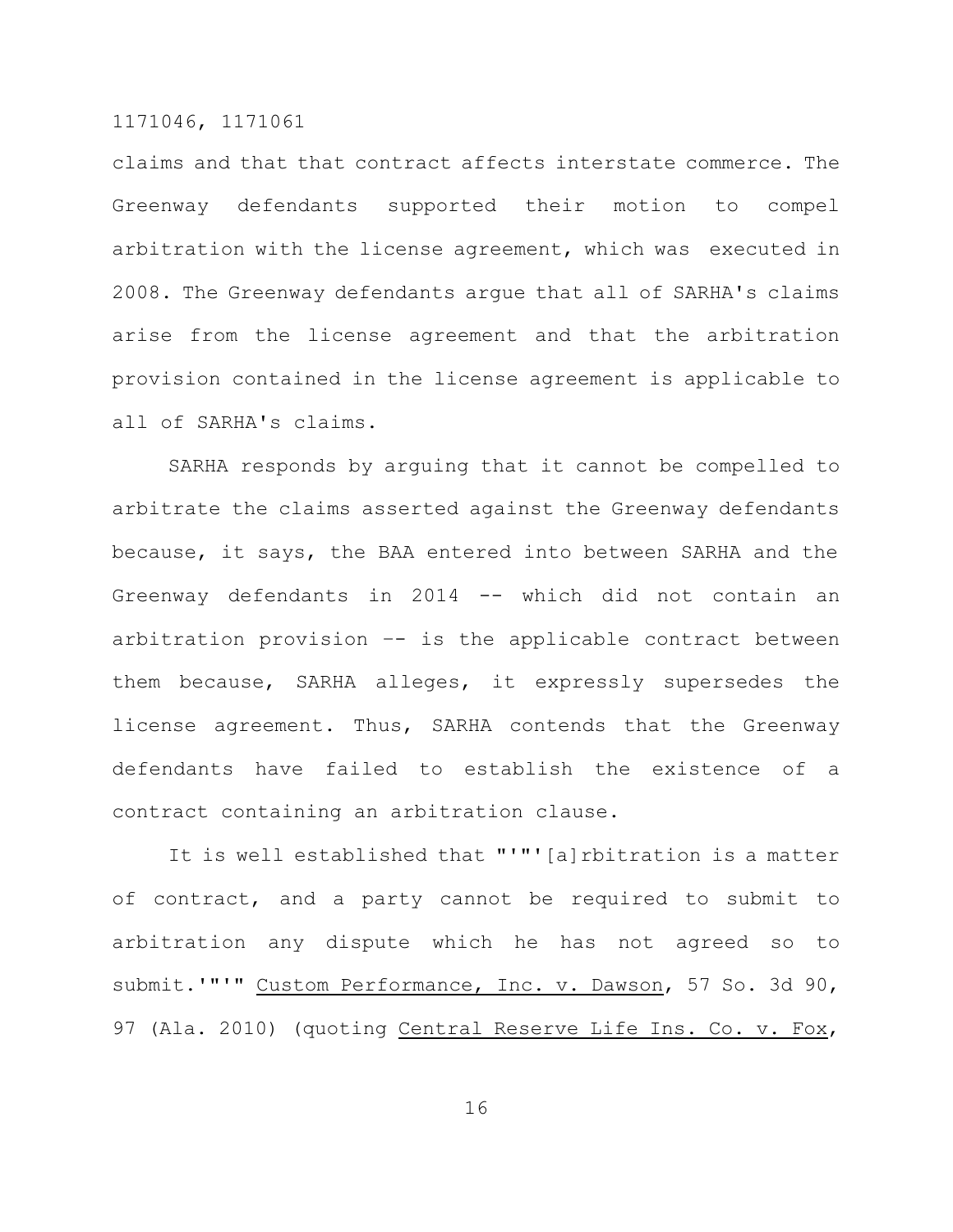869 So. 2d 1124, 1127 (Ala. 2003), quoting in turn AT & T Techs., Inc. v. Communications Workers of America, 475 U.S. 643, 648 (1986), quoting in turn United Steeleworkers of America v. Gulf Navigation Co., 363 U.S. 574, 582 (1960)).

The license agreement, relied upon by the Greenway defendants in their motion to compel arbitration, granted SARHA a "nonexclusive" and "nontransferable" right to use the software for the management of SARHA's patient records. The license agreement expressly states that its purpose was to set forth the "terms and conditions under which the parties agree that [SARHA] may ... obtain licenses to use EHS['s] proprietary software." The license agreement is completely silent regarding any obligation on behalf of the Greenway defendants to maintain and protect a patient's protected health information.

On the other hand, the BAA entered into between SARHA and the Greenway defendants in 2014 specifically addresses the parties HIPAA obligations as they relate to the maintenance and protection of protected health information that the Greenway defendants "create[], receive[], maintain[], or transmit[]" on behalf of SARHA. The BAA recites that its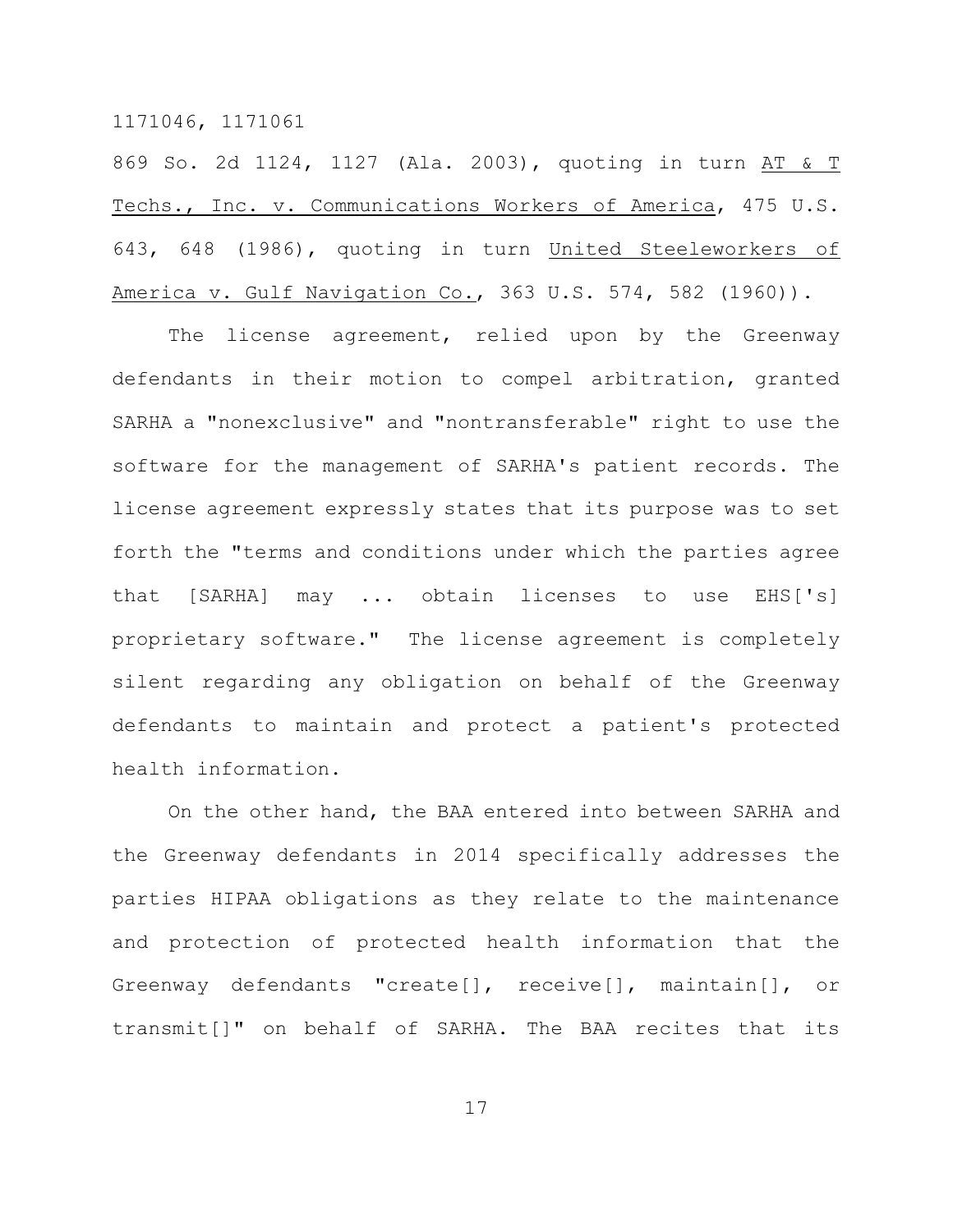express purpose is to set forth the "terms and conditions pursuant to which Protected Health Information that is received from, or received, maintained, created, or transmitted on behalf of, [SARHA] by [the Greenway defendants] will be handled between themselves and third parties." The provisions contained in Section 3 of the BAA set forth above all address the responsibilities and obligations of the Greenway defendants as they pertain to the maintenance and protection of the protected health information. Specifically, Section 3.1(b) requires the Greenway defendants to "implement and use appropriate administrative, physical, and technical safeguards and ... [to] comply with applicable Security Rule requirements with respect to Electronic Protected Health Information to prevent use or disclosure of Protected Health Information other than as provided for by this Agreement."

Each of the claims asserted by SARHA arises from the alleged failure of the primary and secondary hard-disc drives in the servers maintained by the Greenway defendants that contained the protected health information of SARHA's patients. SARHA alleges that the failure of SARHA's computer system prevented SARHA from being able to access any of its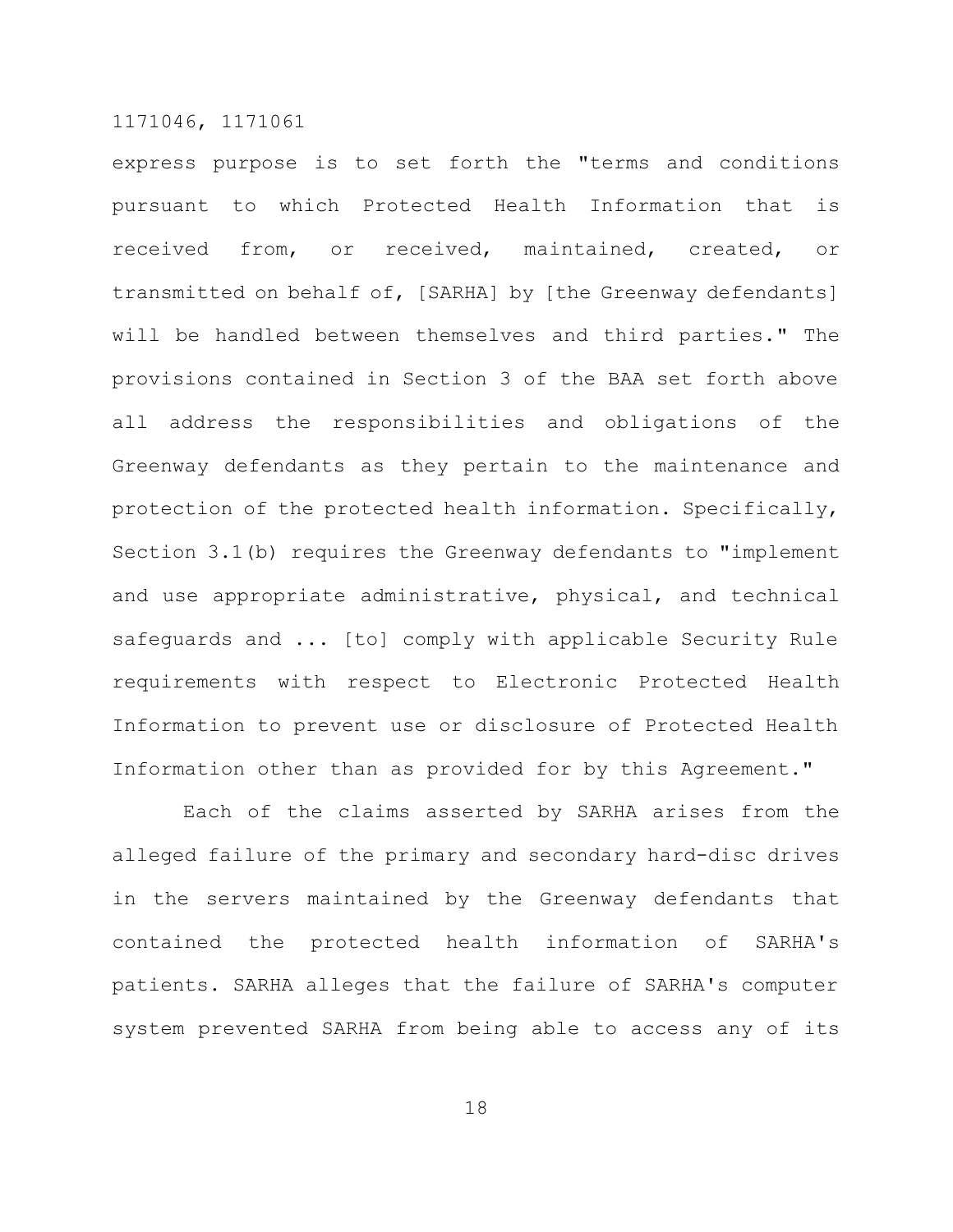patients' medical information, including scheduling information, medical-record histories, and patient-billing information. SARHA further asserts that, when it requested that the Greenway defendants and the Sunrise defendants restore the medical information, the Greenway defendants and the Sunrise defendants disclosed that they did not have a viable backup of the database that would allow the database to be restored and the medical information recovered.

Thus, it is clear from the express language of the BAA that it was intended by the parties to govern the Greenway defendants' obligations to maintain and to protect the protected health information of SARHA's patients. Because SARHA's claims arise from the Greenway defendants' alleged failure to properly maintain and protect the protected health information and because the BAA expressly covers the subject of maintaining and protecting the protected health information, we conclude that the BAA governs SARHA's claims in this case.

The BAA does not contain an arbitration provision. Rather, it provides that, "[i]f any controversy, dispute or claim arises between the Parties with respect to this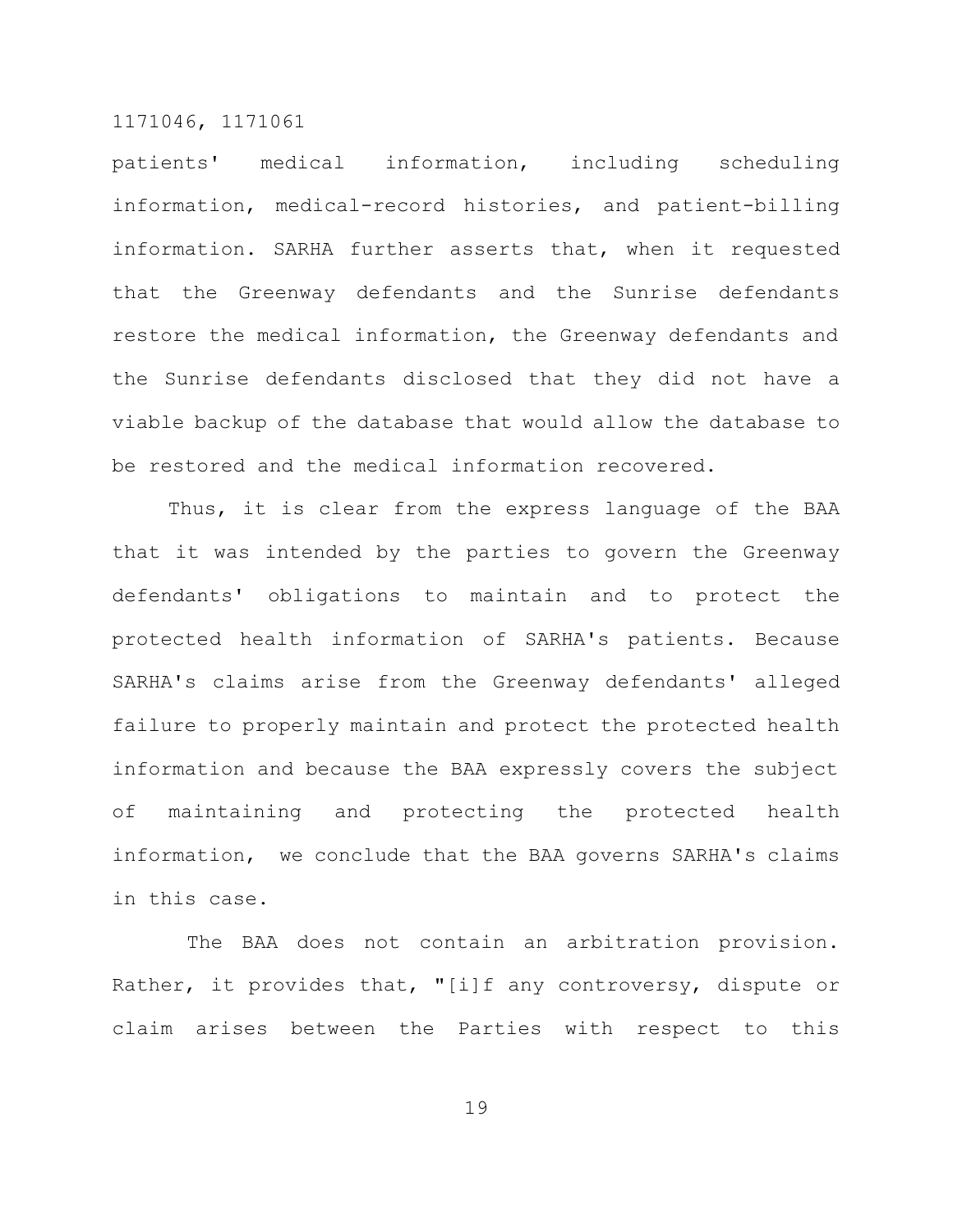Agreement, the Parties shall make good faith efforts to resolve such matters informally." Further, the BAA contains an "entire agreement" clause, which provides that the BAA "constitutes the entire agreement and understanding between the Parties with respect to the subject matter hereof and supersedes any prior ... written ... contracts ... of any nature or kind between the Parties." "'[I]f in its terms a contract is plain and free from ambiguity, then there is no room for construction and it is the duty of the court to enforce it as written.'" Ex parte Conference America, Inc., 713 So. 2d 953, 956 (Ala. 1998) (quoting Ex parte South Carolina Ins. Co., 683 So. 2d 987, 989 (Ala. 1996)).

In Ex parte Conference America, this Court applied the plain-meaning interpretation of an "entire-agreement" clause to determine whether the parties had agreed to arbitrate certain claims. In that case the parties had entered into an initial contract that contained an arbitration provision. Subsequently, the parties entered into a second contract that was separate and apart from the first contract and that did not contain an arbitration provision. The second contract did, however, contain an entire-agreement clause. When a dispute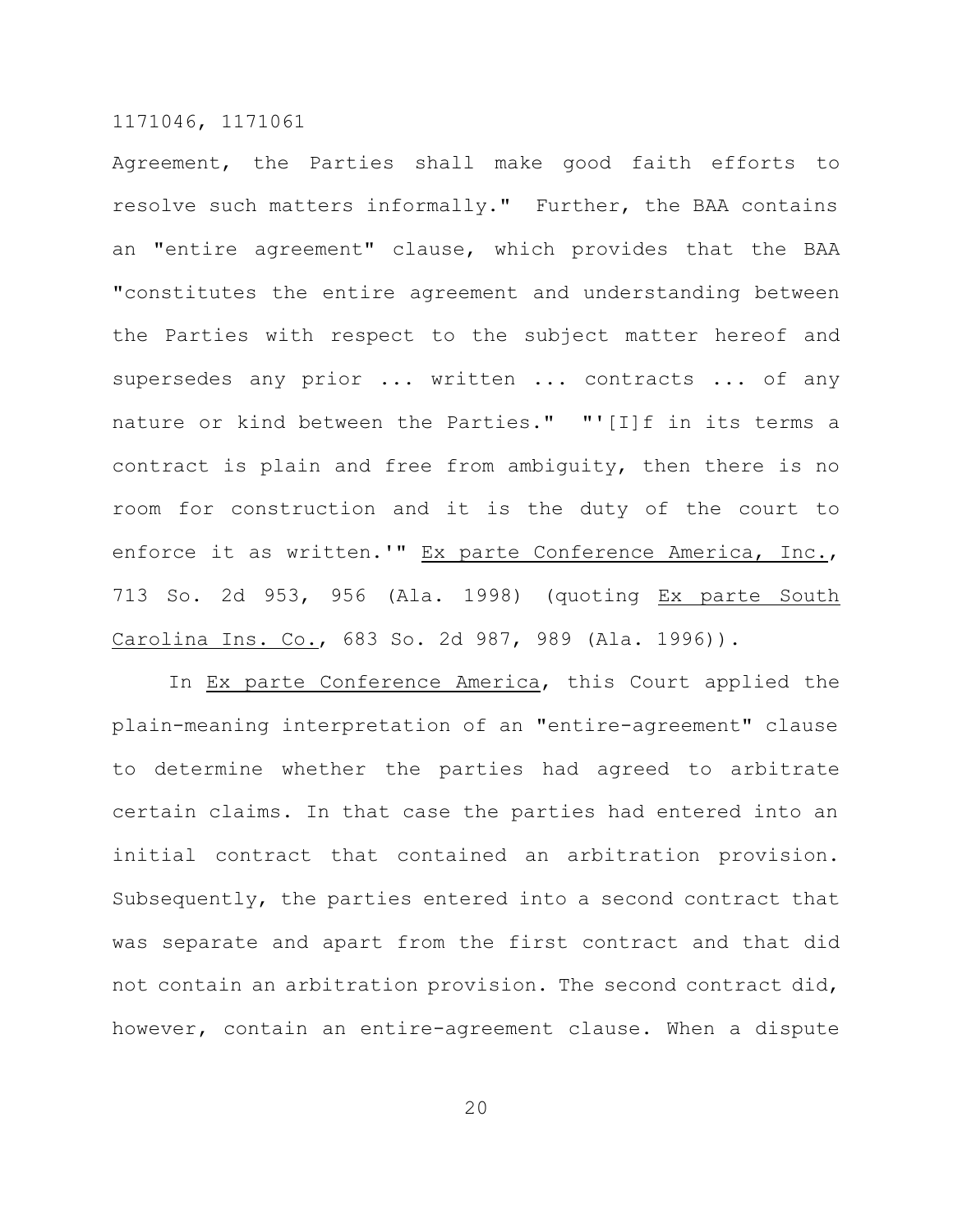arose between the parties, the trial court granted a motion compelling the parties to arbitrate the claims between them. This Court issued a writ of mandamus ordering the trial court to vacate its order compelling arbitration, stating:

"In Crown Pontiac, Inc. v. McCarrell, 695 So. 2d 615, 618 (Ala. 1997), this Court refused to enforce an arbitration clause that was included in a preliminary handwritten 'buyer's order form' contract, because the final contract expressly excluded consideration of all terms not set forth in that contract. This Court held that the final contract constituted the entire agreement between the parties. Id.; accord, e.g., Lakehead Pipe Line Co. v. Investment Advisors, Inc., 900 F. Supp. 234, 236 (D. Minn. 1995) (recognizing that arbitration clause in first contract was negated by 'entire agreement' clause of the second contract with respect to claims arising out of the second contract). Thus, the 'entire agreement' clause in the April Contract negated the effect of the arbitration clause in the February Contract with respect to claims arising out of the April Contract.

"[The parties] did not agree to arbitrate claims arising out of the April Contract. They did not include an arbitration clause in the April Contract. They did not expressly or by implication incorporate the February Contract and its arbitration clause into the April Contract. See Ben Cheeseman Realty Co. v. Thompson, 216 Ala. 9, 12, 112 So. 151, 153 (1927) (stating that where a contract contains references to other documents, those documents are incorporated into the contract). Instead, the parties agreed that the April Contract, in which they included no arbitration clause, was the 'entire agreement.' Therefore, the trial court erred in ordering arbitration of Conference America's claims regarding the implementation of the Plans."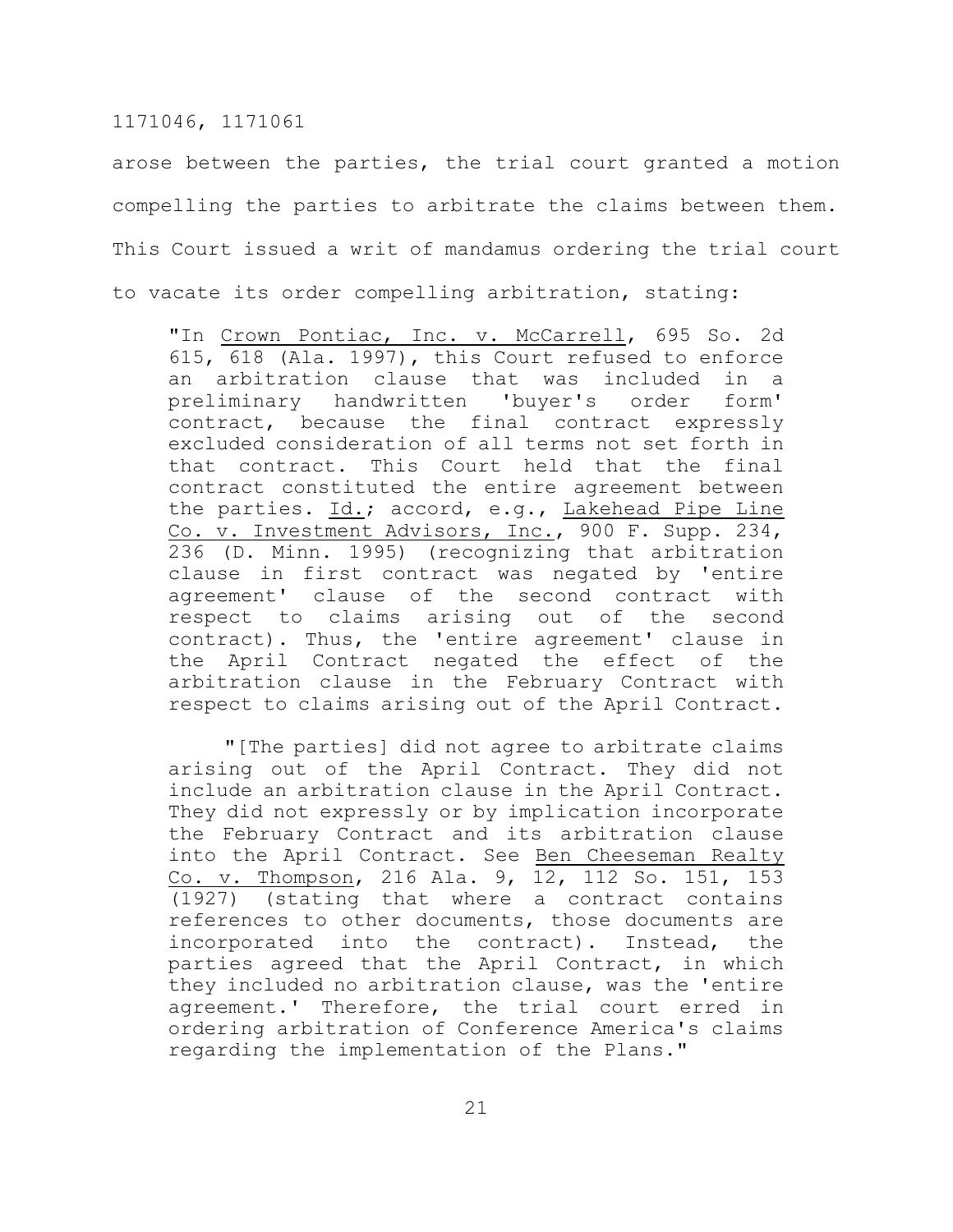# Ex parte Conference America, 713 So. 2d at 956.

The BAA governs the dispute between SARHA and the Greenway defendants because SARHA's claims arise out of the subject matter of the BAA, i.e., the Greenway defendants' obligations to maintain and protect the protected health information of SARHA's patients. The parties to the BAA have not agreed to arbitrate the claims arising out of the BAA, because the BAA does not contain an arbitration provision. The parties to the BAA have not expressly or by implication chosen to incorporate into the BAA the arbitration provision included in the license agreement. In fact, they have expressly excluded the application of the license agreement as it pertains to the subject matter of the BAA. Accordingly, we conclude that SARHA cannot be compelled to arbitrate its claims against the Greenway defendants because the Greenway defendants have failed to establish the existence of a contract calling for arbitration. See Bolding, supra.

#### The Sunrise Defendants (case no. 1171061)

The Sunrise defendants adopt by reference the arguments of the Greenway defendants. The Sunrise defendants contend that, under the intertwining-claims doctrine, a nonsignatory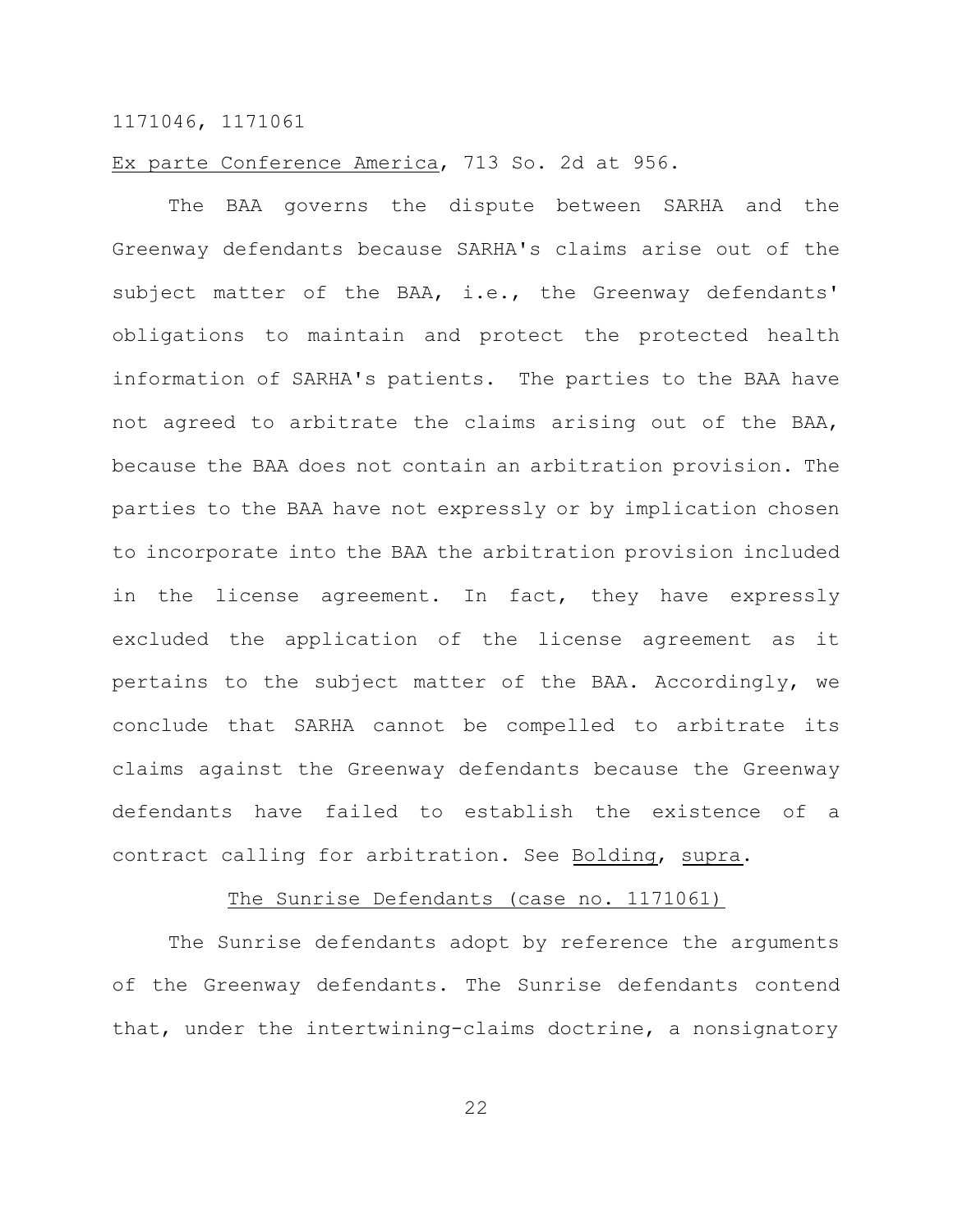to an arbitration agreement may compel a signatory to arbitrate the claims "'where the arbitrable and nonarbitrable claims are so closely related that the party to a controversy subject to arbitration is equitably stopped to deny the arbitrability of the related claim.'" Custom Performance, Inc. v. Dawson, 57 So. 3d at 99 (quoting Conseco Fin. Corp. v. Sharman, 828 So. 2d 890, 893 (Ala. 2001)). The Sunrise defendants argue that SARHA's claims against the Greenway defendants and the Sunrise defendants are "intertwined" and that, therefore, SARHA is estopped from contesting the Sunrise defendants' standing to compel arbitration. See ECS, Inc. v. Goff Grp., Inc., 880 So. 2d 1140 (Ala. 2003).

Because we have determined that the Greenway defendants have failed to establish the existence of a contract containing an arbitration provision, the Sunrise defendants' argument based on an intertwining-claims theory must fail.

# Conclusion

Based on the forgoing, we affirm the trial court's denial of the Greenway defendants' and the Sunrise defendants' motion to stay the proceedings and to compel arbitration.

1171046 -- AFFIRMED.